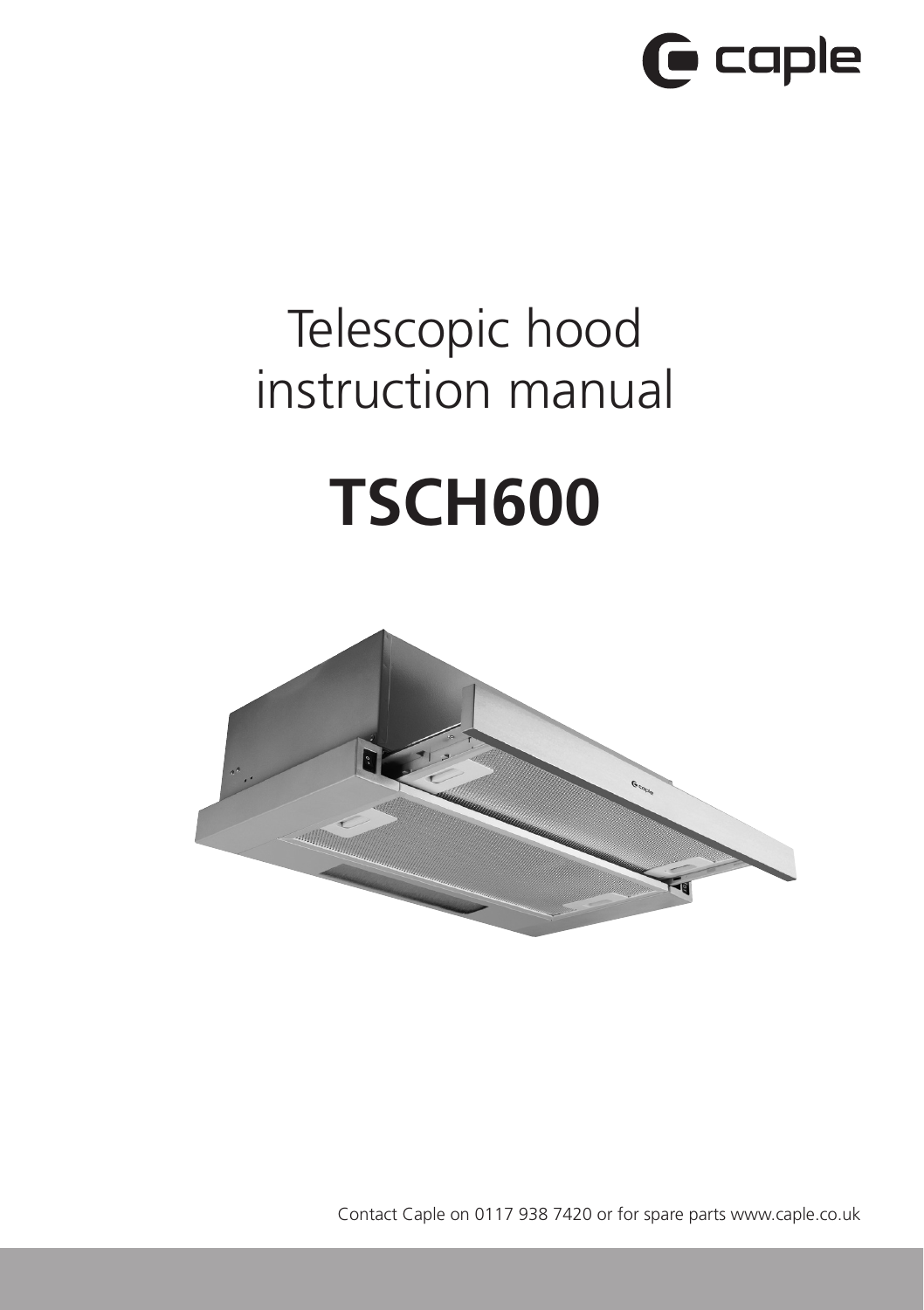# $\mathbf \Theta$  caple

## **CONTENTS**

| Introduction                    | 3  |
|---------------------------------|----|
| Safety instructions             |    |
| <b>Environmental protection</b> | 9  |
| Installation                    | 10 |
| Installing the charcoal filter  | 12 |
| Operation                       | 13 |
| Care and maintenance            |    |
| Troubleshooting                 |    |
| Guarantee                       |    |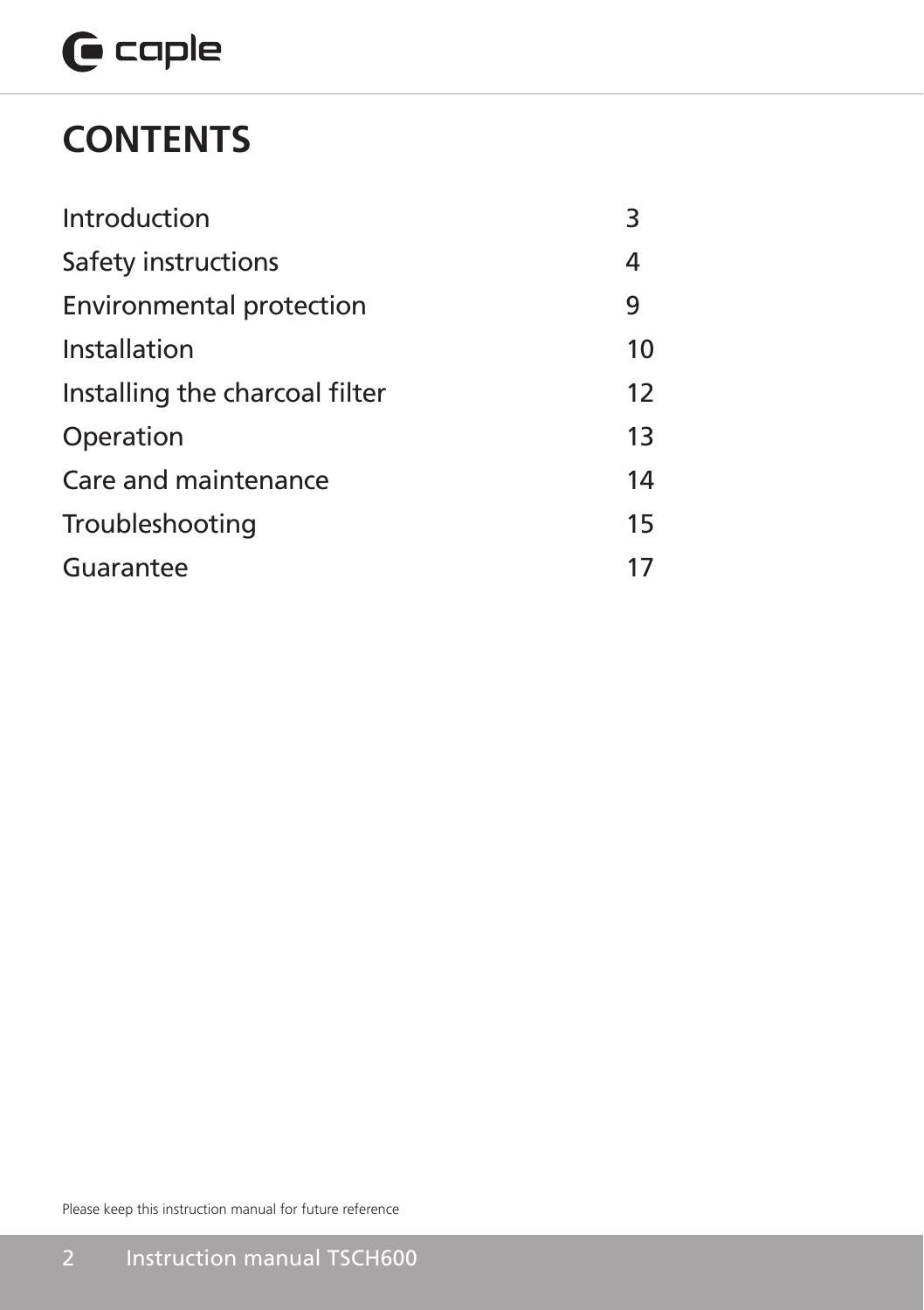## **INTRODUCTION**

Thank you for choosing this Caple extractor hood.

To ensure that you get the best results from your new extractor, we strongly suggest that you read this instruction manual thoroughly before use. If treated with care, your Caple extractor should give you years of trouble-free use.

To register ownership, please ensure you complete and return the guarantee card supplied with the appliance or visit www.caple.co.uk and register here.

This instruction manual is designed to provide you with all the required information related to the installation, use and maintenance of the appliance.

This hood is designed to extract unpleasant odours from the kitchen; it is not intended to extract steam. In order to operate the unit correctly and safely, please read this instruction manual carefully before installation and use.

The cooker hood uses high quality materials and is made with a streamlined design. Equipped with an electric motor and centrifugal fan, it provides strong extraction with low noise. It also features non-stick grease filters and an easy installation.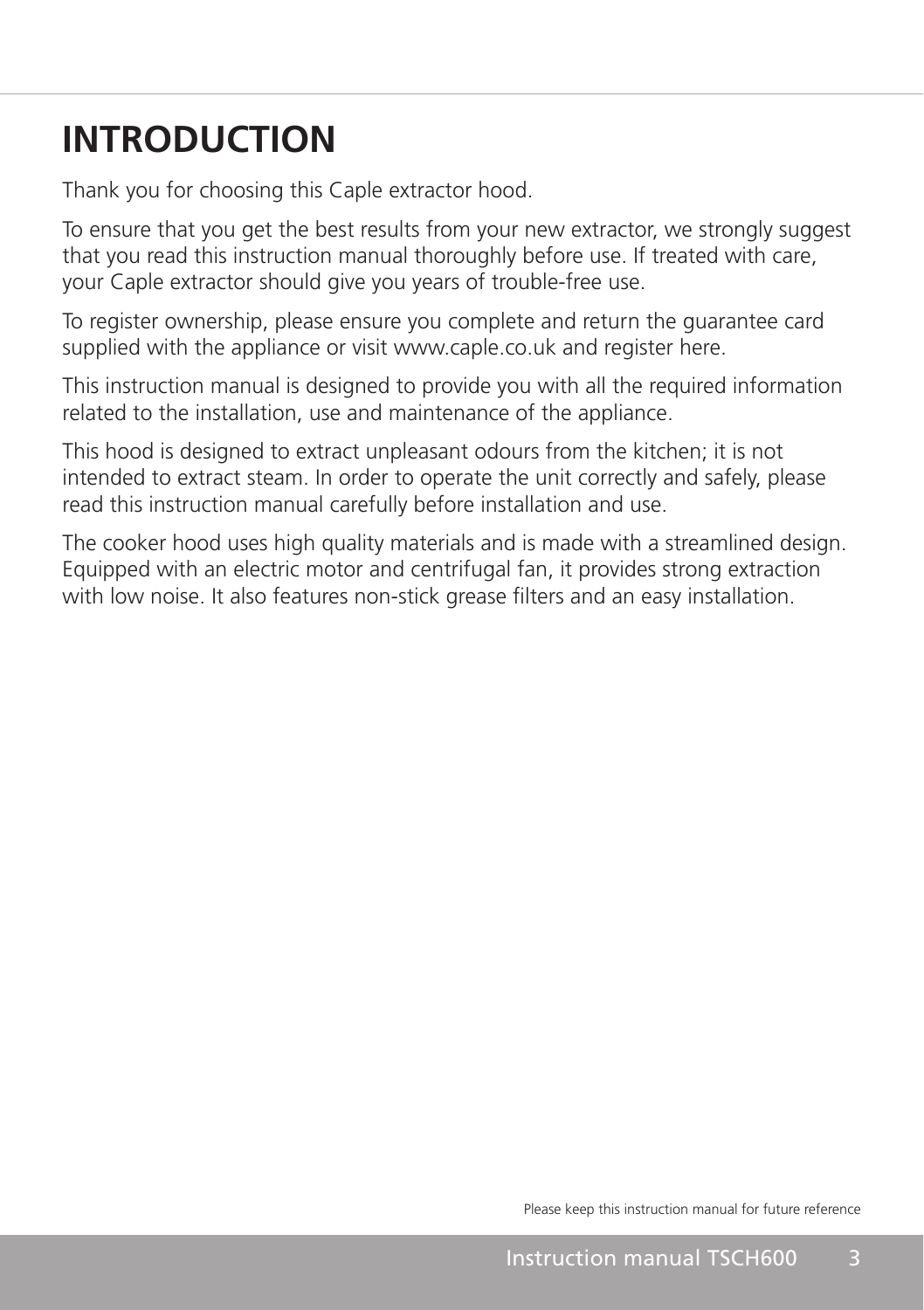## **IMPORTANT**

This appliance must only be used for the purpose it is intended. Other types of use are not permitted and may prove dangerous. Caple will not be held liable for any damage caused by the incorrect use of the appliance.

Do not use any accessories or attachments not recommended by Caple as this may result in fire, electric shock or injury.

To protect against fire, electrical shock and injury to persons, do not immerse cords or plugs in water or any other liquid.

Never touch the appliance with wet or damp hands.

Never pull the power cable as you could damage it. If the appliance is faulty, do not attempt to repair it. Isolate it from the mains electric supply and contact Caple Service either by phone 0117 938 7420 or email service@caple.co.uk

Keep all packaging (including plastic bags, polystyrene foam etc) out of the reach and away from children.

Do not rest large or unstable objects on any part of the appliance.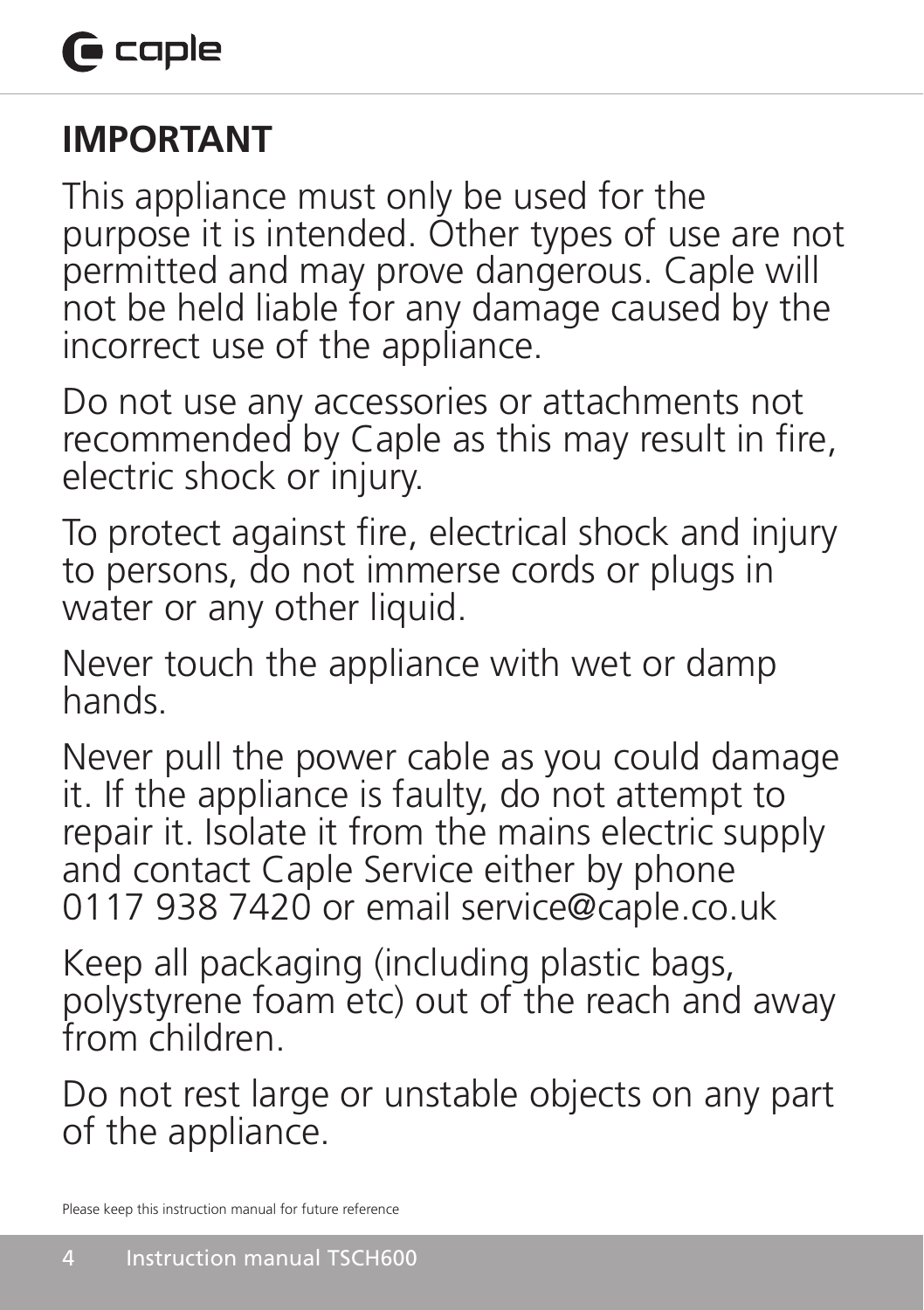## **IMPORTANT**

Caple cannot be held responsible for injuries or losses caused by incorrect use or installation of this product. Please note that Caple reserve the right to invalidate the guarantee supplied with this product following incorrect installation or misuse of the appliance. Under no circumstances should any external covers be removed for servicing or maintenance except by suitably qualified personnel.

## **SAFETY INSTRUCTIONS**

- Never let children operate the machine.
- The cooker hood is for home use only, not suitable for barbecuing, restaurants or other commercial purposes.
- The cooker hood and its filter should be cleaned regularly in order to keep in good working condition.
- Clean the cooker hood according to the instruction manual to reduce the risk of fire.
- When using a gas hob, do not leave naked flames under the extractor.
- Before connecting this appliance check that the power supply cord is not damaged.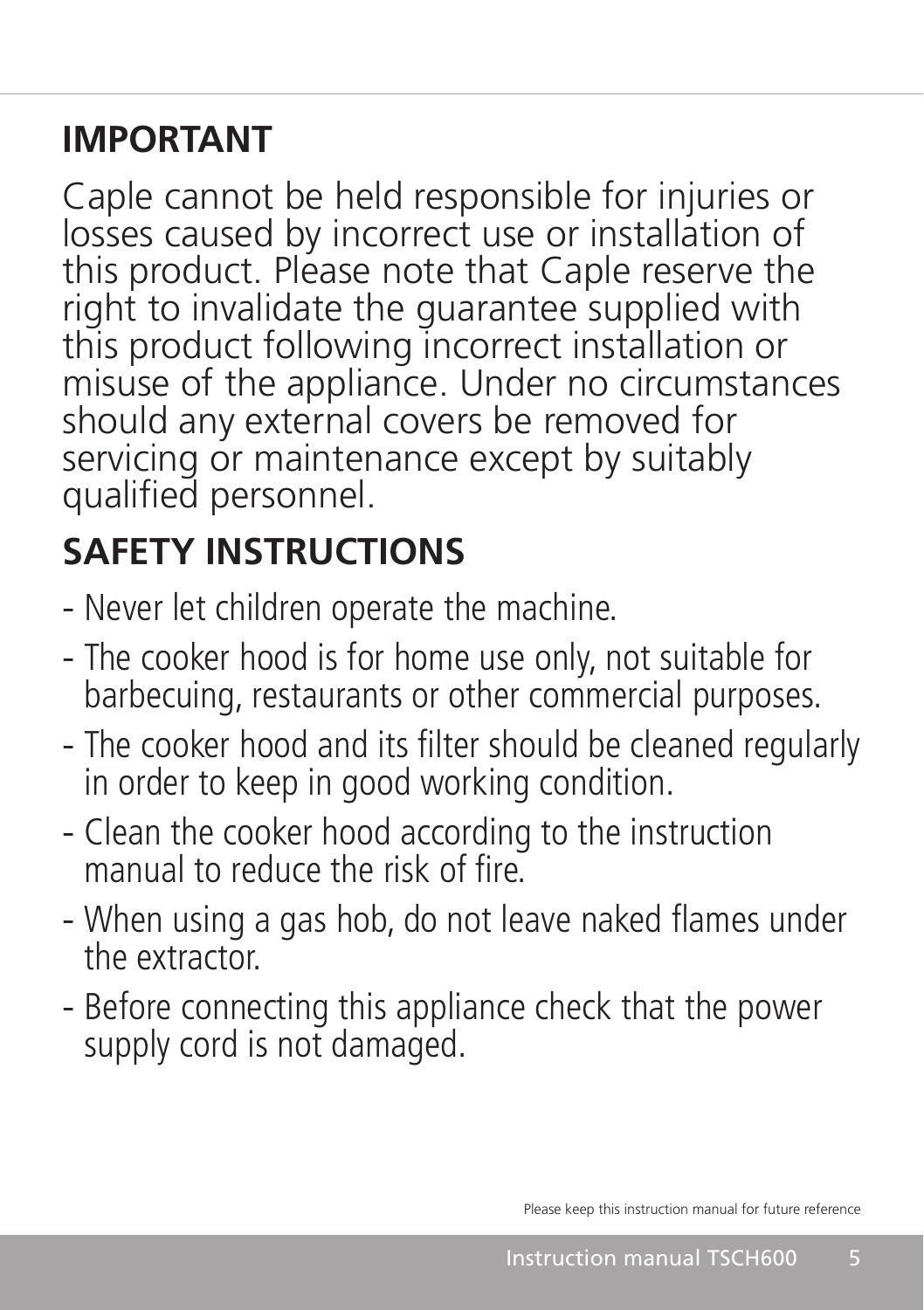# **G** caple

- If the room where the hood is to be used contains a fuel burning appliance such as a central heating boiler then its flue must be of the sealed or balanced flue type. If other types of flue or appliances are fitted ensure that there is an adequate supply of air to the room.
- The air must not be discharged into a flue that is used for exhausting fumes from appliances burning gas or other fuels.
- Regulations concerning the discharge of air have to be conformed to.
- Do not flambé under the cooker hood.
- Never leave frying pans unattended during use as overheated fats and oils may catch fire.
- To ensure the best performance, we recommend switching on the extractor 15 minutes before cooking and leave it running 15 minutes after. This will ensure that the air in the kitchen is being circulated before cooking commences and the air is being cleaned after cooking has finished.
- The performance of your extractor will vary depending on a number of factors. These include type of extraction, room volume, length of ducting, ventilation available and the cleanliness of the filters.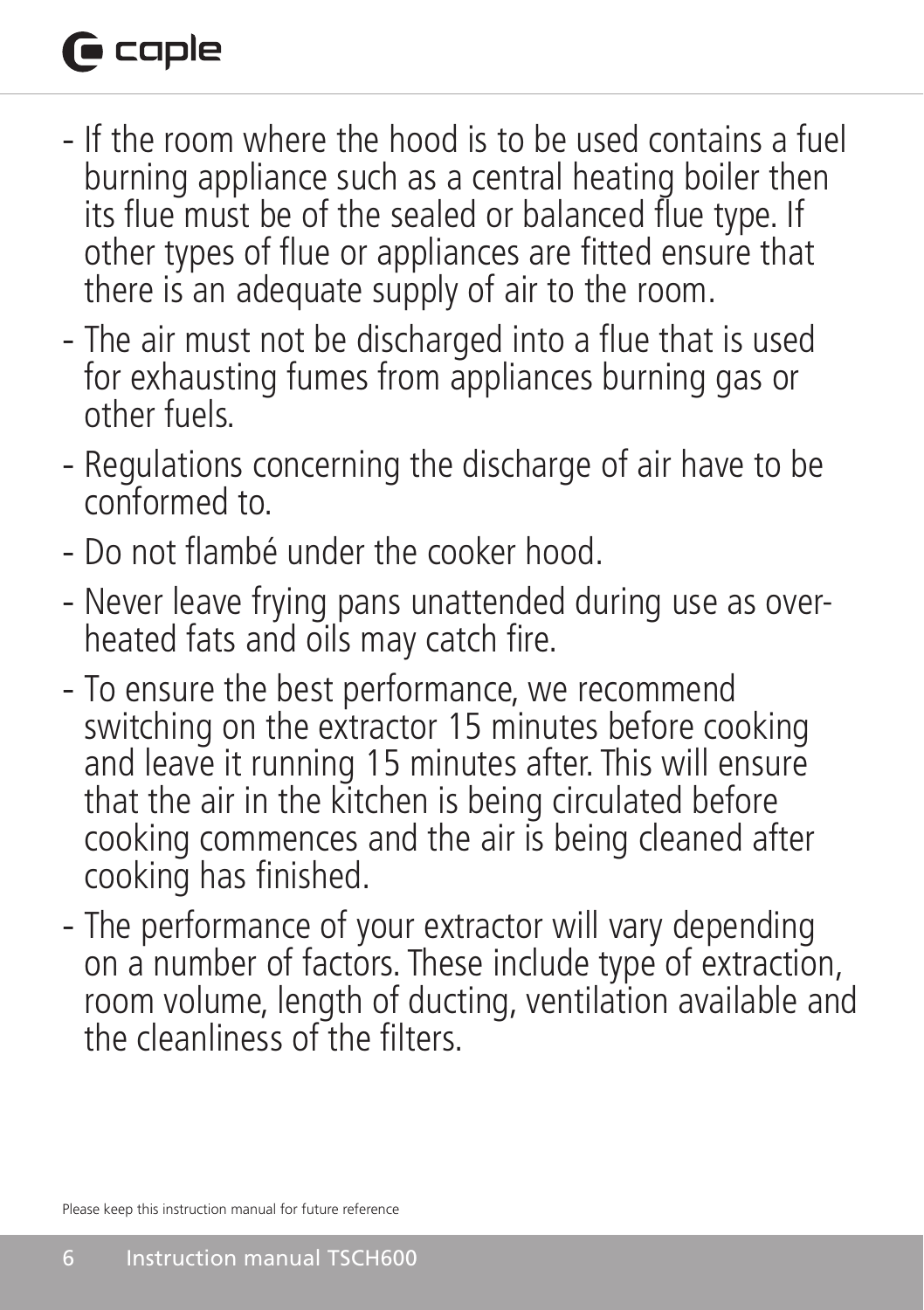- This appliance is not intended for use by persons (including children) with reduced physical, sensory or mental capabilities, or lack of experience and knowledge, unless they have been given supervision or instruction concerning use of the appliance by a person responsible for their safety.
- Children should be supervised to ensure that they do not play with the appliance.
- Cleaning and user maintenance must not be made by children without supervision.
- Never immerse the appliance in water.
- This product is not designed for commercial use, it is a household appliance only. It is not intended to be used in:
	- Staff kitchen areas in shops, offices and other working environments.
	- Bed and breakfast type environments.
	- By clients in hotels, motels and other residential type environments.
- To avoid all risk, if the power cable is damaged, it must only be replaced by a Caple appointed engineer.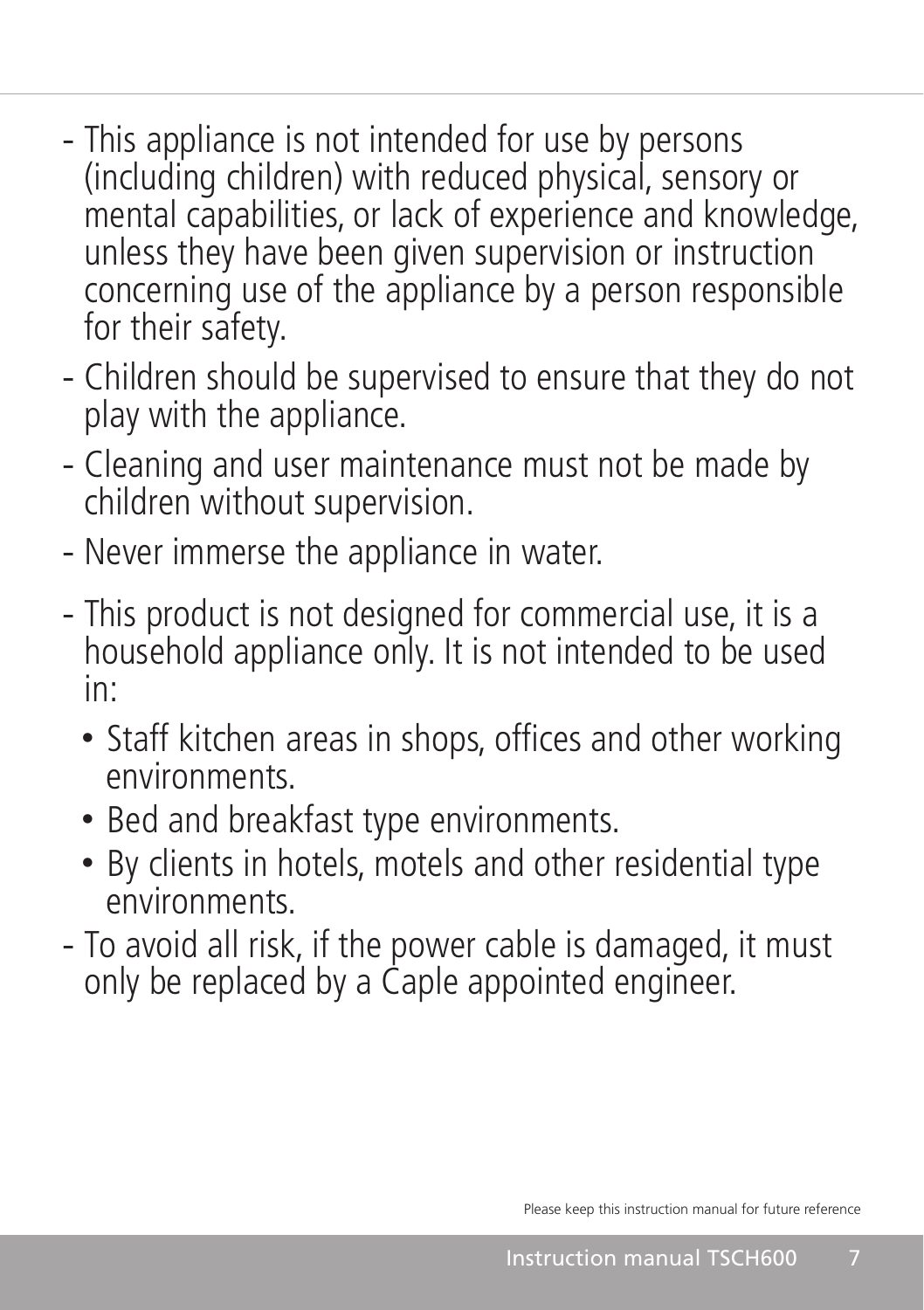# **G** caple

- Appliances can be used by persons with reduced physical, sensory or mental capabilities or lack of experience and knowledge if they have been given supervision or instruction concerning use of the appliance in a safe way and understand the hazards involved.
- Children must not play with this appliance.
- When not in use and before cleaning, always isolate the appliance from the electrical supply.

## **ELECTRICAL SHOCK HAZARD**

- Only plug this unit into a properly earthed outlet. If in doubt seek advice from a suitably qualified engineer.
- Failure to follow these instructions can result in death, fire, or electrical shock.
- This appliance must be connected to the mains by a competent person. We recommend that the appliance is connected by a qualified electrician who is a member of the N.I.C.E.I.C who will comply with the I.E.E and local regulations. Electrical information can be found on the rating plate.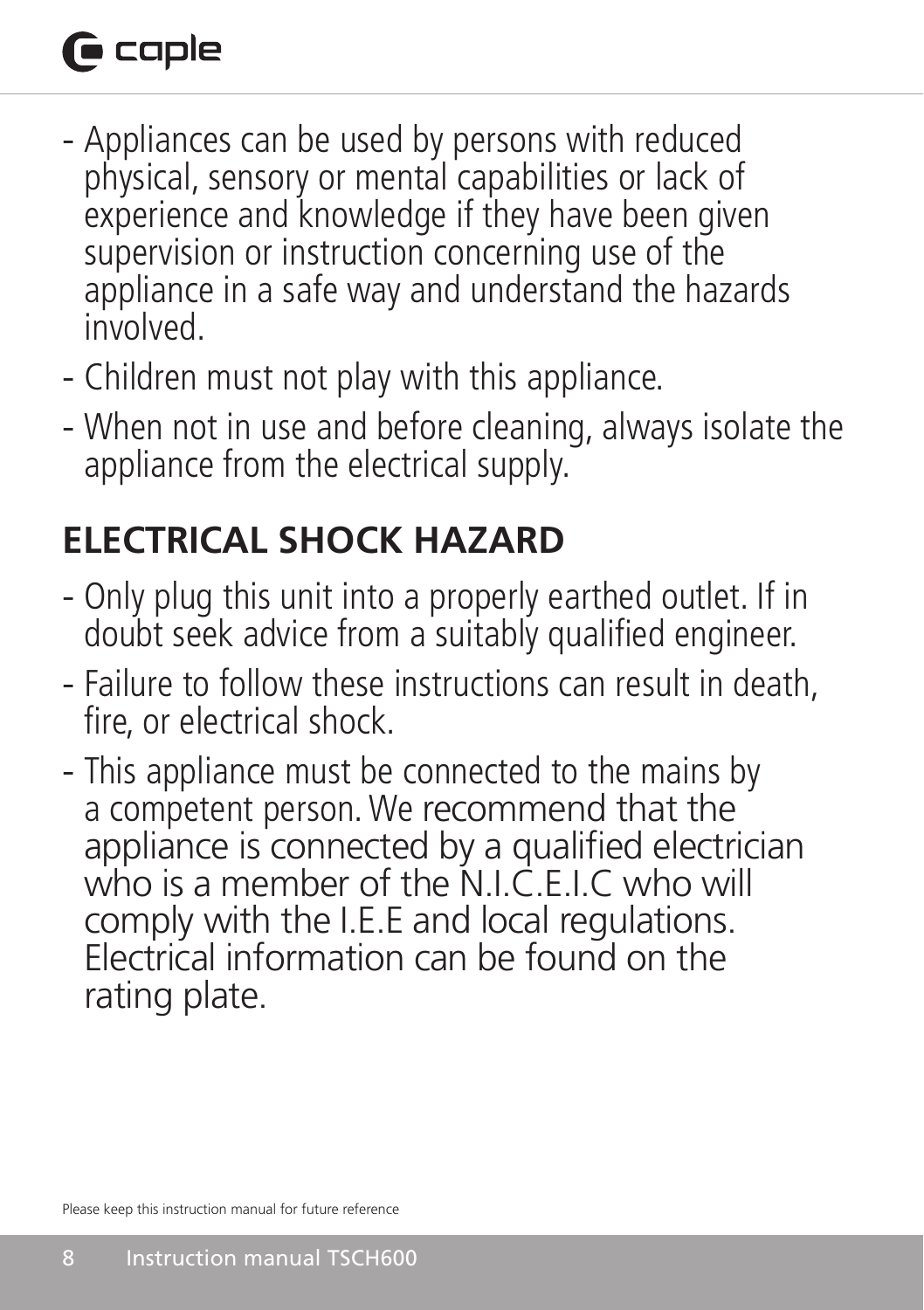### **ENVIRONMENTAL PROTECTION**



By ensuring this product is disposed of correctly, you will help prevent potential negative consequences for the environment and human health, which could otherwise be caused by inappropriate waste handling of this product. The symbol on the product indicates that this product may not be treated as household waste. Instead it shall be handed over to the applicable collection point for the recycling of electrical and electronic equipment. Disposal must be carried out in accordance with local environmental regulations for waste disposal.

For more detailed information about treatment, recovery and recycling of this product, please contact your local council, your household waste disposal service or the retailer where you purchased the product

# **CE DECLARATIONS OF CONFORMITY**

This appliance has been manufactured to the strictest standards and complies with all applicable legislation, Low Voltage Directive (LVD) and Electromagnetic Compatibility (EMC).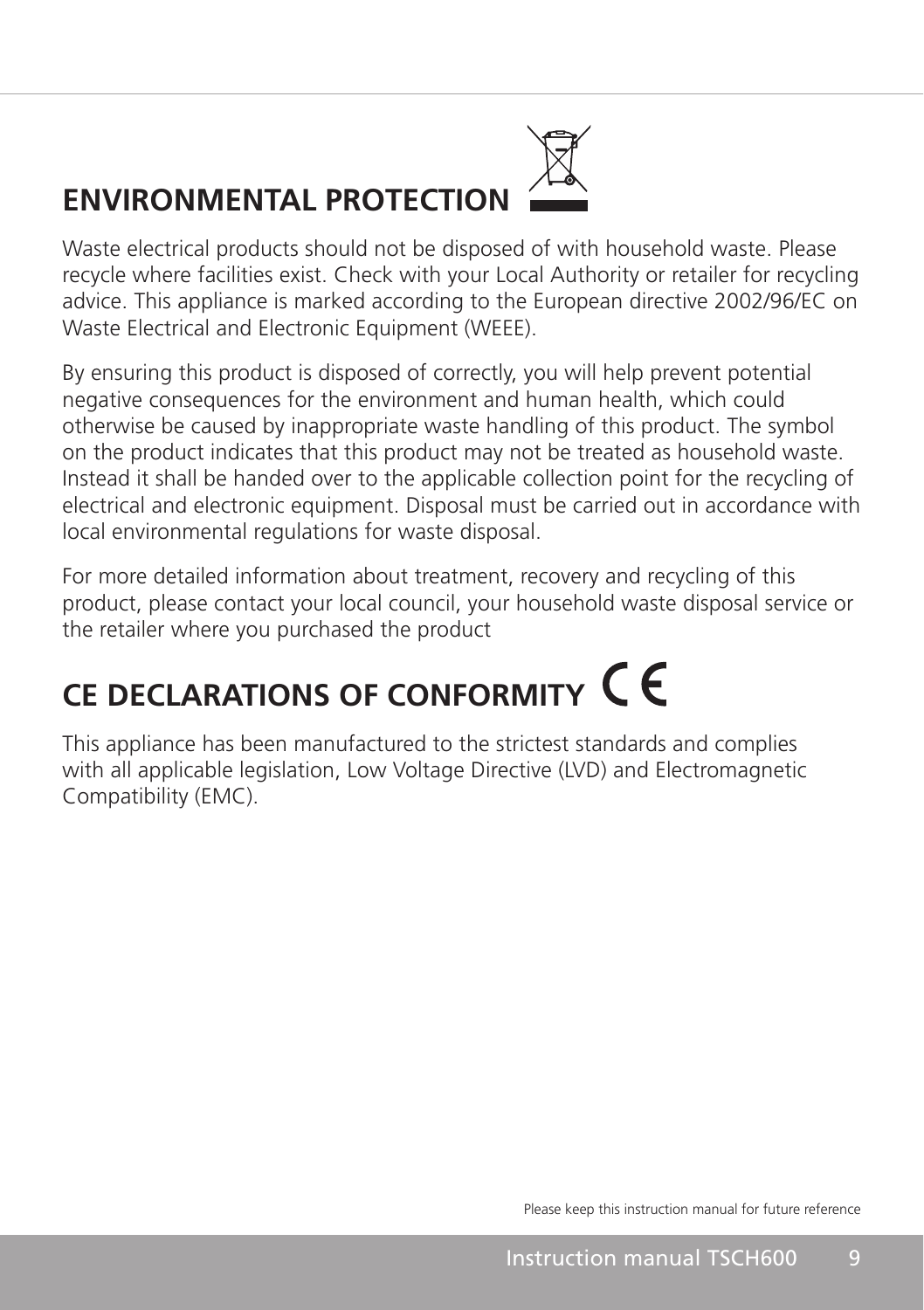#### **INSTALLATION**  $\overline{1}$  $\frac{1}{2}$  $\sim$   $\sim$

### Prepare for the installation:



If you have an outlet to the outside, your cooker hood can be connected as per the below picture by means of an extraction duct with an interior diameter of 150mm.



Before installation, turn the unit off and unplug it from the outlet.



 $\Box$  The cooker hood should be placed at a minimum distance of 65~76cm above the hob. It is the manufacturer of the hob  $\Box$   $\Box$   $\Box$   $\Box$   $\Box$   $\Box$  who determines the clearance required and the clearance  $\left| \bigcup_{n \in \mathbb{Z}} \right|$  and  $\left| \bigcup_{n \in \mathbb{Z}} \right|$  and the second by the hob manufacturer must be followed. In the absence of any instructions supplied with a gas hob the minimum distance between the hob and the hood must be at least 760mm.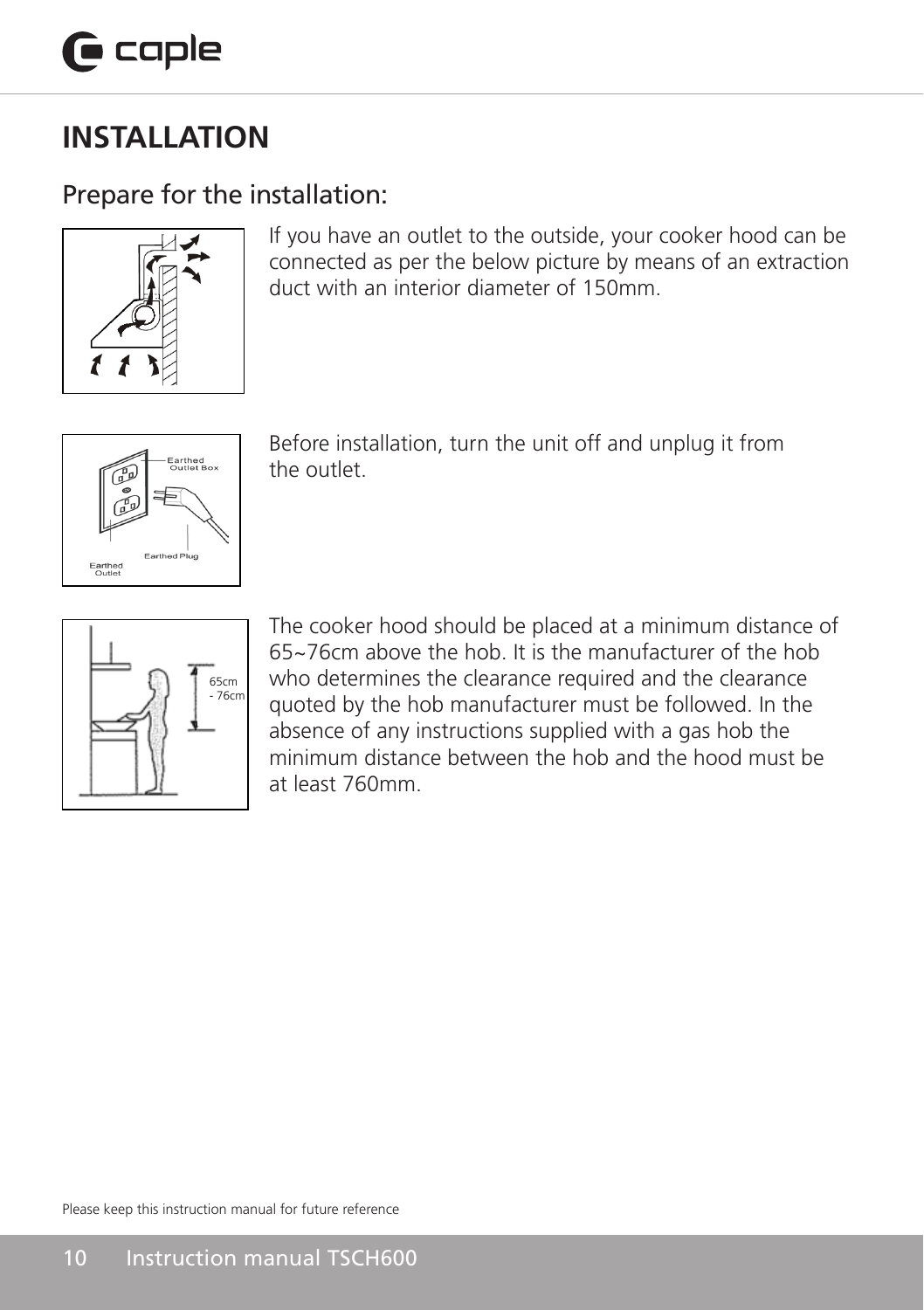### **INSTALLATION TYPE ONE**

To install onto the wall drill two Ø8mm holes in a suitable place according with the centre distance of the holes in the back of the cooker hood.  $S$ 



Insert the nut into the holes.

Insert the screws into the nuts and tighten. Place the cooker hood onto the tightened screws.

Fix the cooker hood with safety screw. The two safety vents are positioned on the back casing, with diameter of 6mm.

Put the one way valve onto the cooker hood.

### **INSTALLATION TYPE TWO**

Drill 4 holes of 6mm diameter at the bottom of the hanging cupboard

Fix the one way valve to the cooker hood, then install the cooker hood on the bottom of the hanging cupboard, tighten the hood with the enclosed 4 screws. 5 tom of the hanging cupboard, tighten the



### **NOTE:**

and the

The ducting is an optional accessory, it is not supplied. Remove the protection film before installation. mento to the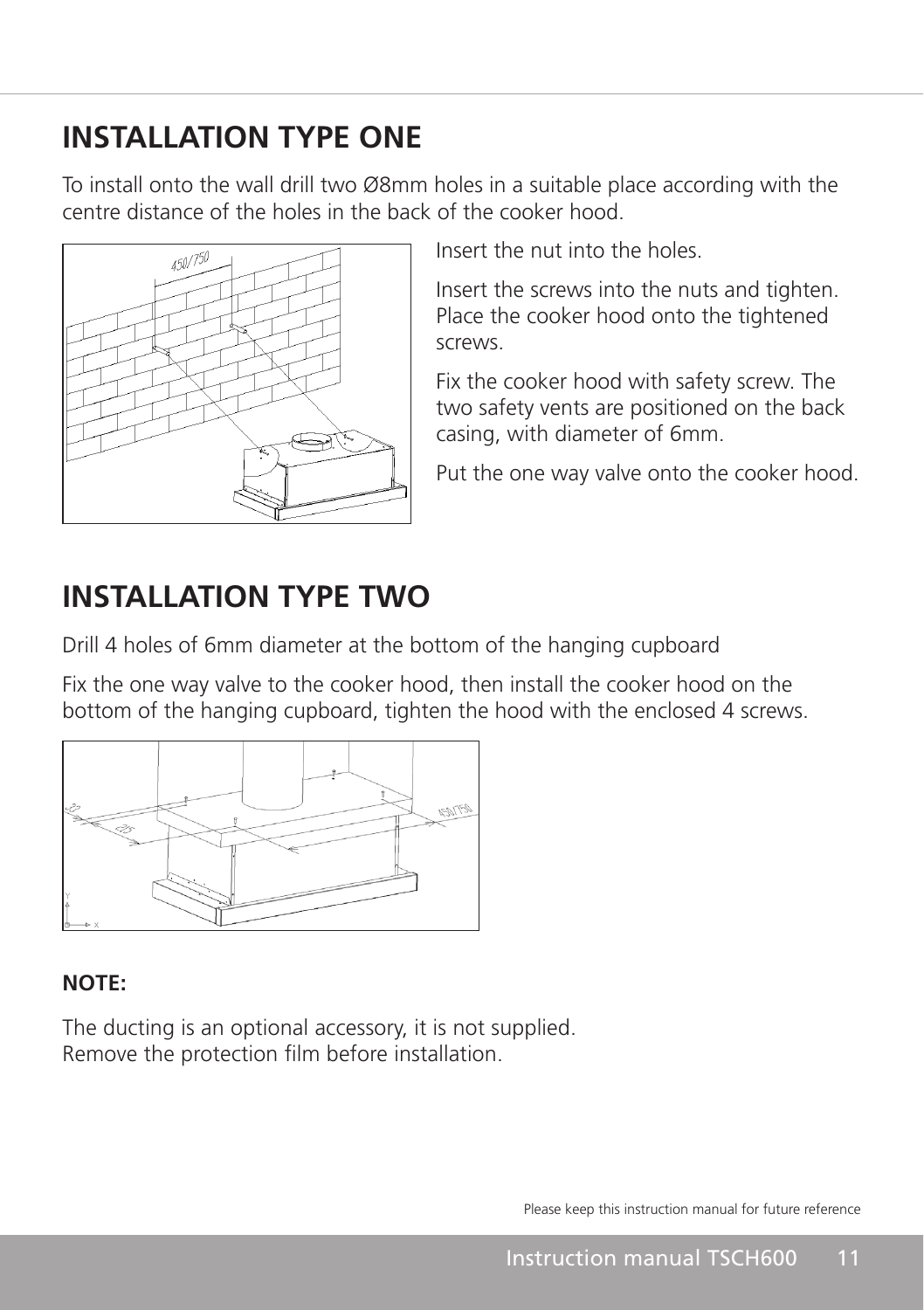### Installing the charcoal filter (CAP60CF)

If you are not externally venting this extractor, you will require the CAP60CF recirculating filters to use this extractor in recirculation mode (not included). To install these, firstly pull the retractable front panel out to expose both aluminum grease filters. Remove these grease filters by pressing the release button and pulling downwards as shown below. low.



Fit the charcoal filter onto the side of the motor and turn it in a clockwise direction to lock into place. Repeat the same on the other side.

### **NOTE:**

Make sure the filter is securely locked. Otherwise, it may loosen and be dangerous.

When using a charcoal filter, the extraction power may be slightly reduced.

We recommend replacing these filters every 6 months. Replacement filters (CAP60CF) can be purchased directly from www.caple.co.uk

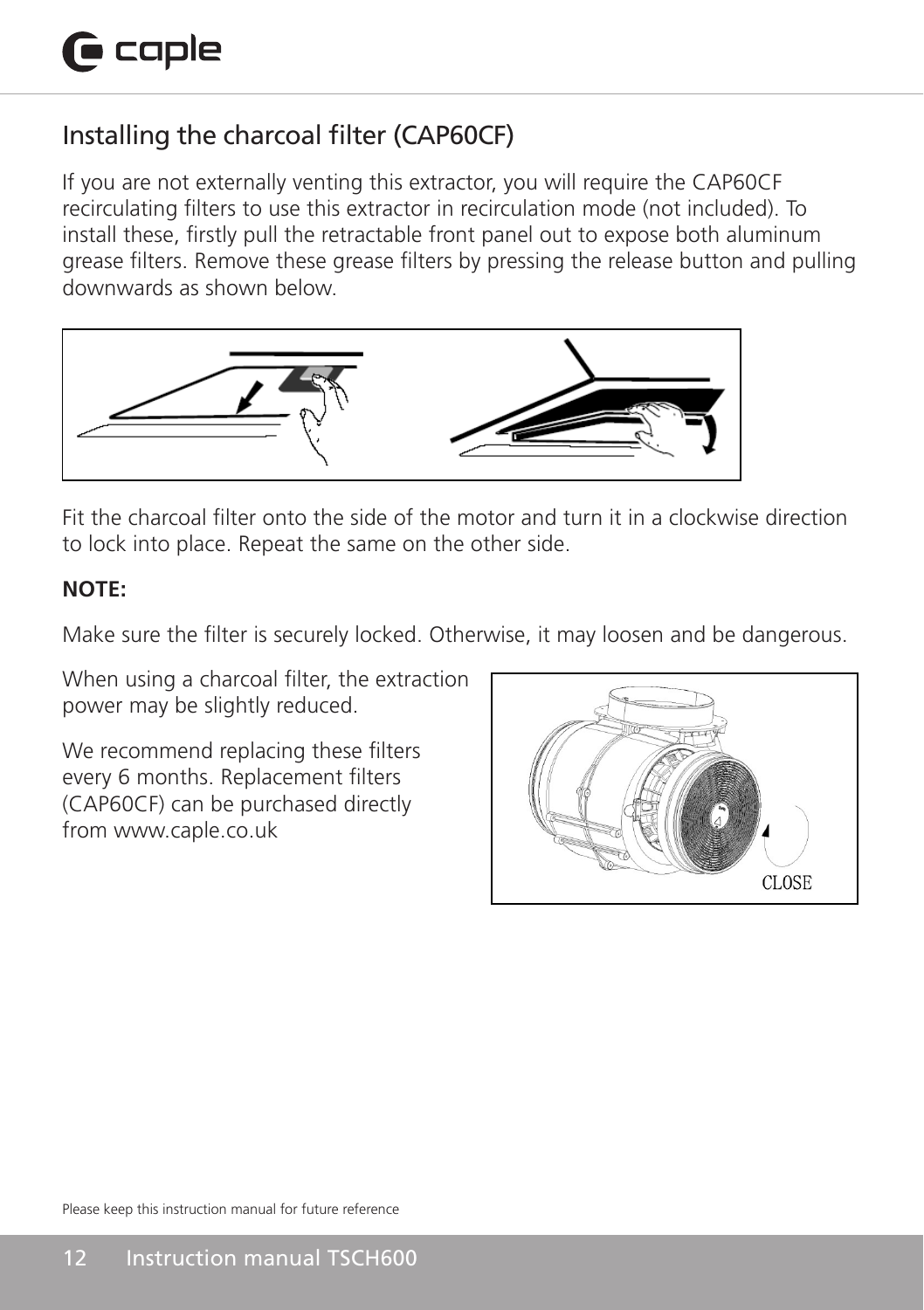### **OPERATION**



Light button: located on the left side of the hood, switches the light on and off



Speed button: located on the right side of the hood.  $"$ =": high speed level. "-": Low speed level. "o": Off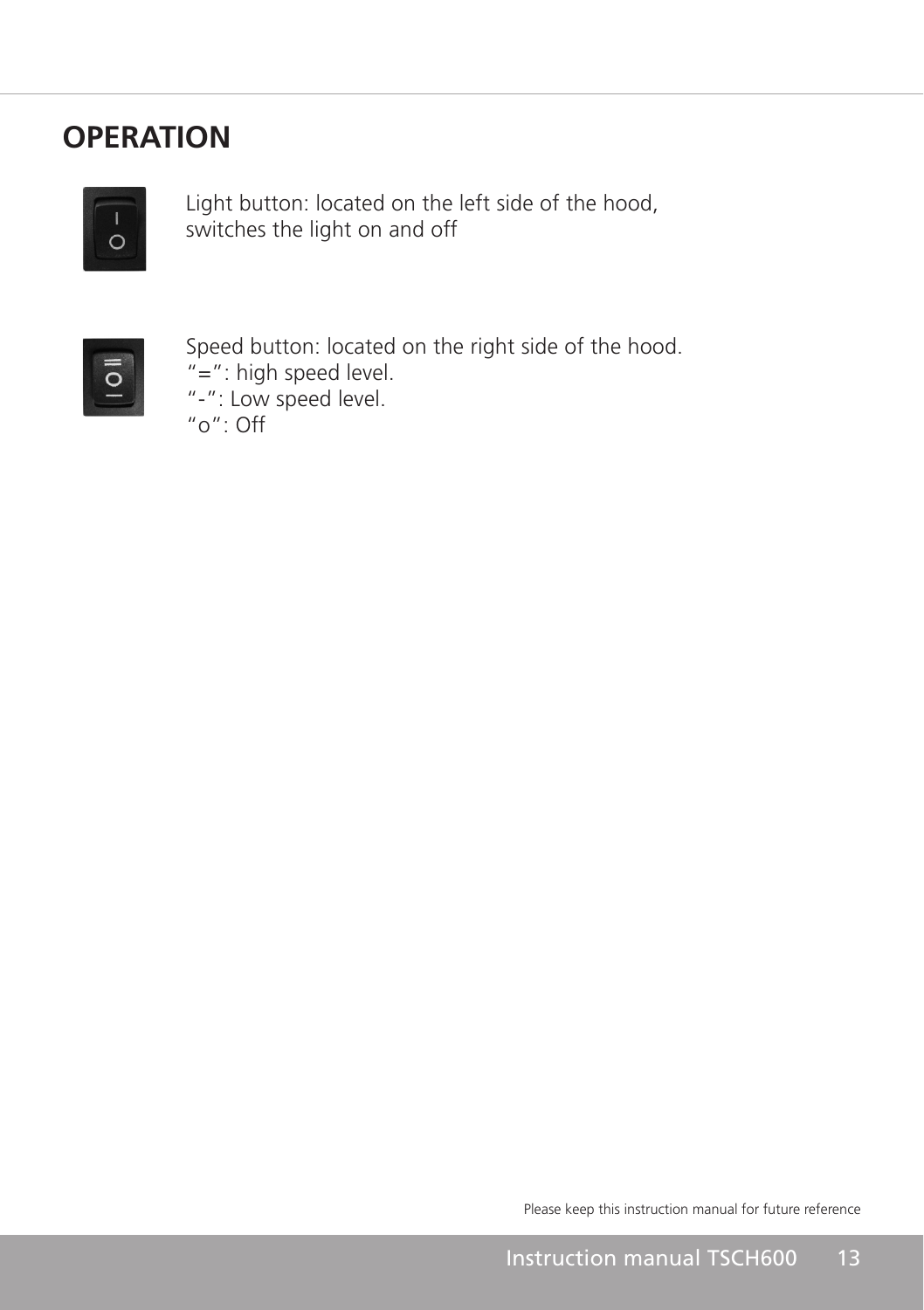### **CARE AND MAINTENANCE**

#### **IMPORTANT:**

Before cleaning or maintenance please switch off the electricity supply and remove the plug from the wall.

#### **Regular cleaning**

Use a soft damp cloth with lukewarm mildly soapy water or household cleaning detergent. Never use metal pads, chemicals, abrasive material, abrasive cleaning creams or stiff brushes to clean the appliance.

#### **Cleaning the grease filter**

Clean the filter every month to help minimise the risk of fire. The filter collects grease, smoke and dust, therefore the filter is directly affecting the efficiency of the cooker hood. If not cleaned, the grease residue (which is potentially flammable) will saturate the filter. It can be easily cleaned with warm water and washing up liquid, alternatively the filters can be cleaned in your dishwasher. Please ensure no other items are washed with the filters, they must be washed separately to prevent food becoming trapped in the gauze. Cleaning the grease filters in the dishwasher may lead to discolouration, this is normal and is a not a fault with the product.

### **Replacing your charcoal filter**

This only applies if you are using the hood in recirculation mode (not vented to the outside). The charcoal filter traps your cooking odours and they need to be replaced, this can vary depending on how frequently the cooker hood is used. We recommend replacing them at least every 6 months.

This extractor uses CAP60CF charcoal filters. Filters can be purchased directly from **www.caple.co.uk.**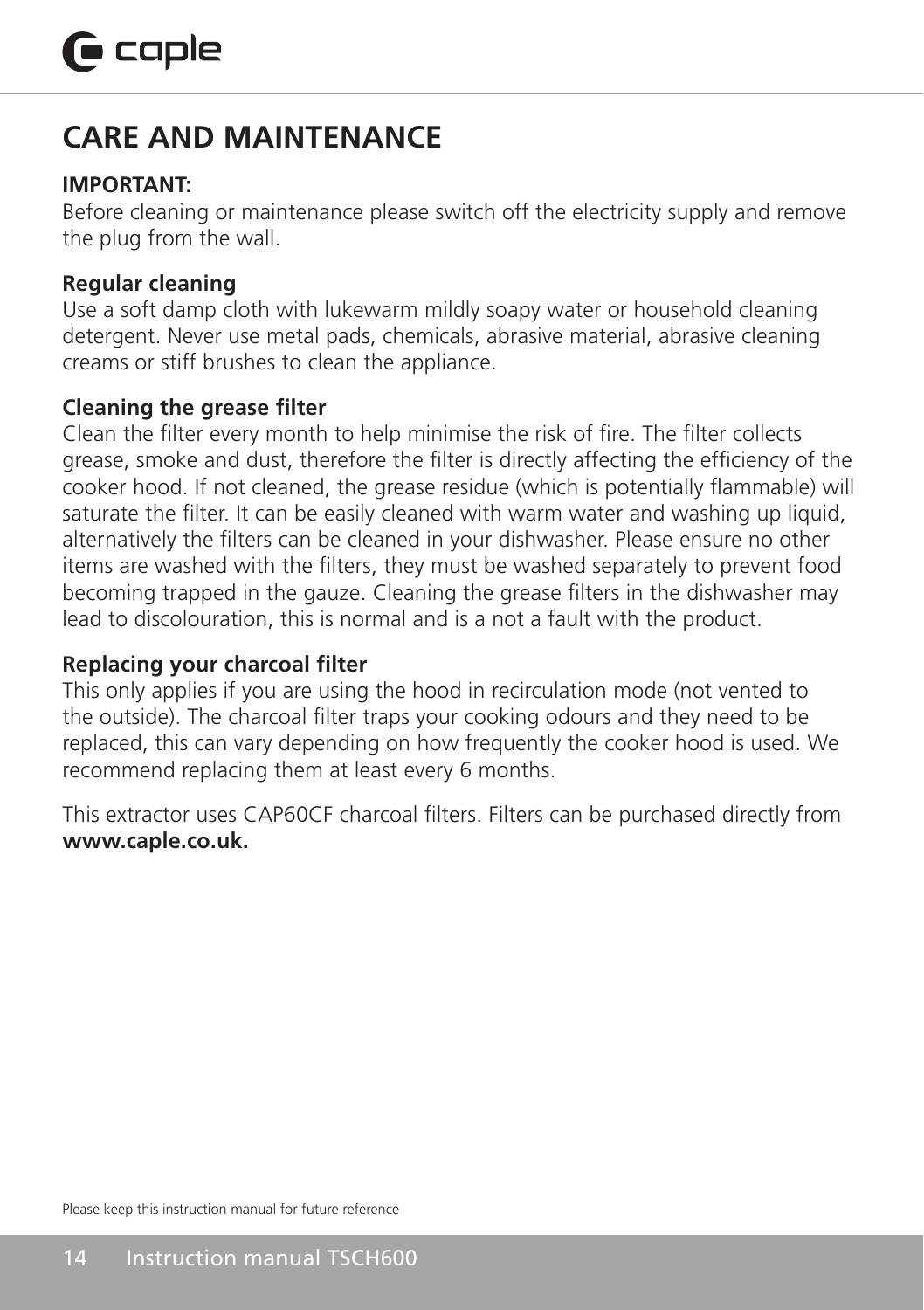### **REPLACING THE BULB**

- 1. Switch the unit off and unplug the appliance.
- 2. Remove the aluminium filter
- 3.Unscrew the blown bulb
- 4. Replace the E14 Incandescent Bulb: (220V E14 Max 28W).

### **TROUBLESHOOTING**



| Fault                                          | Cause                                            | Solution                                                                                                                                      |
|------------------------------------------------|--------------------------------------------------|-----------------------------------------------------------------------------------------------------------------------------------------------|
| The lights on, but<br>the fan does not<br>work | The fan blade is jammed                          | Switch off the unit and contact<br>Caple Service. To be repaired by<br>qualified service personnel only.                                      |
|                                                | The motor is damaged                             |                                                                                                                                               |
| The lights and fan<br>do not work              | A blown fuse                                     | Replace the fuse                                                                                                                              |
|                                                | The power cord is loose                          | Plug in to the power supply<br>again                                                                                                          |
| Serious vibration<br>of the unit               | The fan blade is damaged                         | Switch off the unit and contact<br>Caple Service. To be repaired by<br>qualified service personnel only                                       |
|                                                | The fan motor is not fixed<br>tightly.           | Switch off the unit and contact<br>Caple Service. To be repaired by<br>qualified service personnel only                                       |
|                                                | The unit is not hung<br>correctly on the bracket | Take down the unit and check<br>whether the bracket is in the<br>correct location.                                                            |
| The extraction<br>performance is<br>not good   | The filter requires<br>cleaning                  | Clean the grease filter as<br>directed in the 'Care and<br>maintenance' section. Replace<br>the charcoal filter (if in<br>recirculation mode) |

If the above table has not solved the problem please contact Caple Service by phone on **0119 938 7420** or by email **service@caple.co.uk**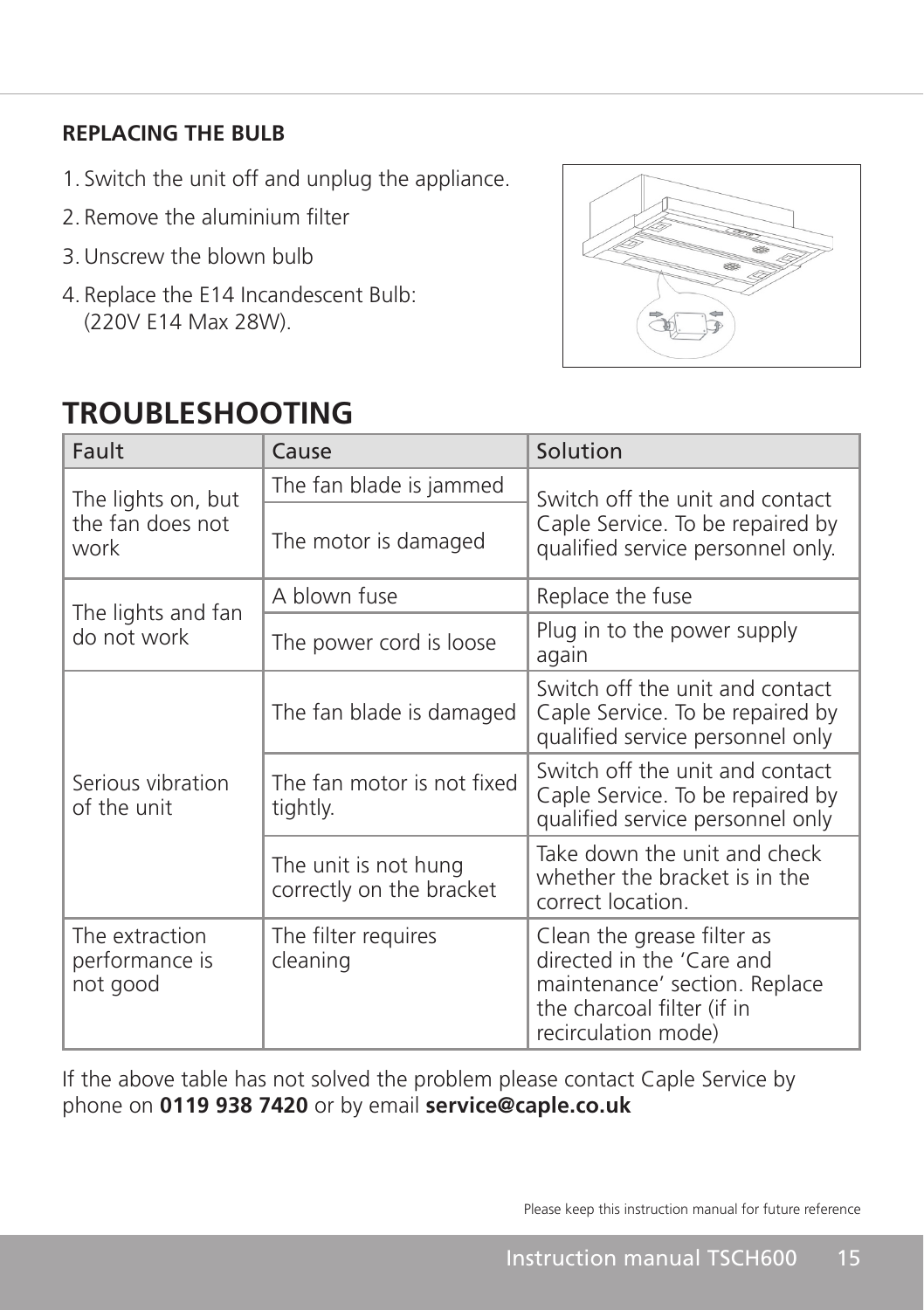### **PRODUCT DIMENSIONS**

TSCH600

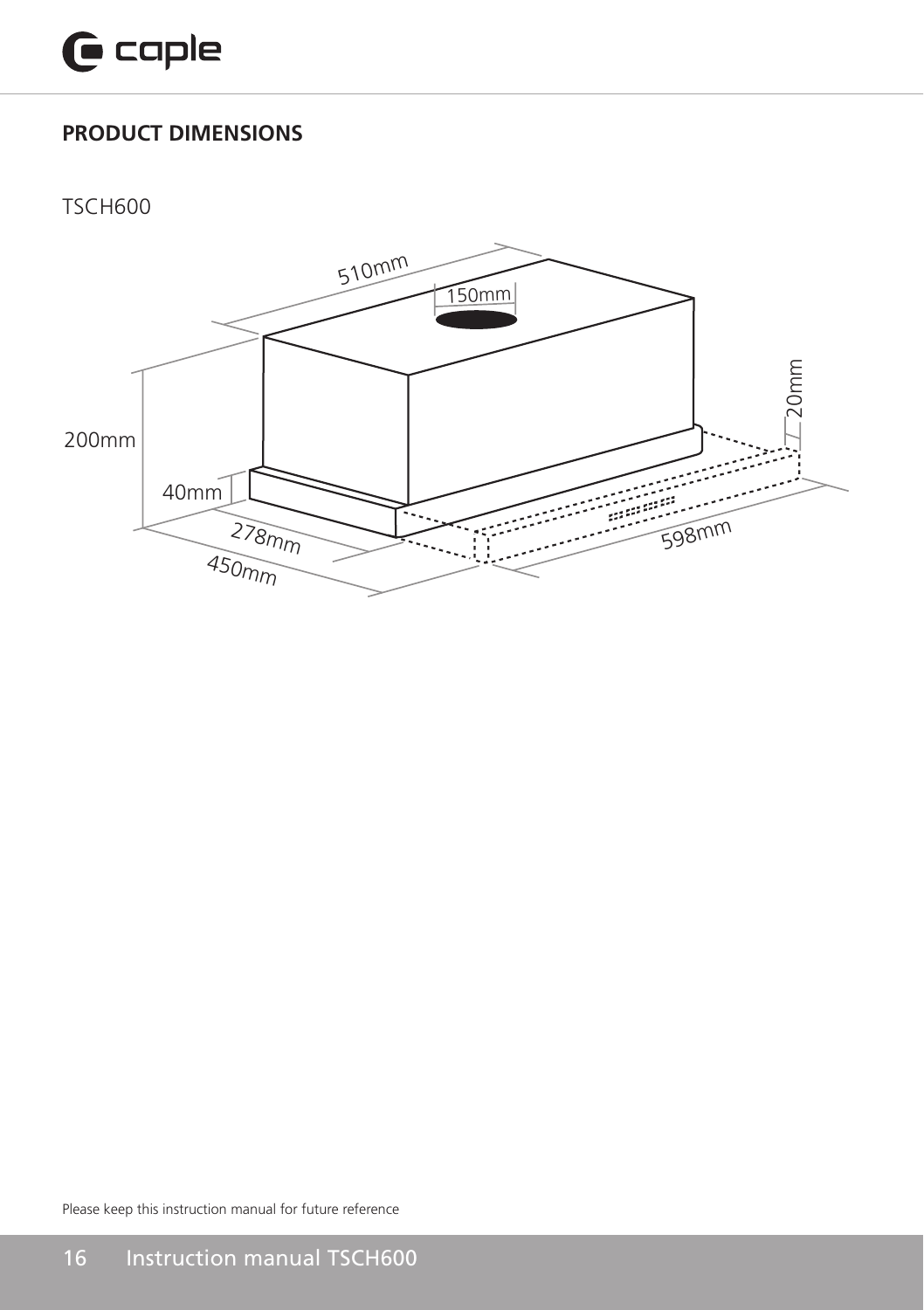#### **GUARANTEE**

Caple undertake that if within 2 years from the date of the purchase, this appliance or any part thereof that is proved to be defective by reason only of faulty workmanship or materials, we will at our option repair or replace the same free of any charge for labour or materials on condition that:

- Documentation must be provided before a guarantee repair commences to confirm that the extractor is within the guarantee period.
- The appliance has been correctly installed and used only on the electrical supply stated on the rating plate.
- The appliance has been used for normal domestic purposes only, and in accordance with the operating and maintenance instructions.
- The appliance has not been serviced, maintained, repaired, taken apart or tampered with by any person not authorised by us.
- All service work under this guarantee must be undertaken by Caple Service Centre.
- Any appliance or defective part replaced shall become the property of this company.
- If a service call is made and it is found that the installation has not been carried out correctly or customer misuse/abuse is involved the cost of the service call has to be paid for by the user before any service work is carried out.

#### **EXCLUSIONS**

#### **THIS GUARANTEE DOES NOT COVER:**

- Damage or calls resulting from transportation, improper use or neglect, the replacement of any light bulbs or removable parts of glass or plastic.
- Costs incurred for calls to put right appliances improperly installed or calls to appliances outside the United Kingdom.
- Appliances found to be in use within a commercial environment, plus those which are the subject of rental agreements.
- This guarantee is in addition to and does not affect your statutory and legal rights.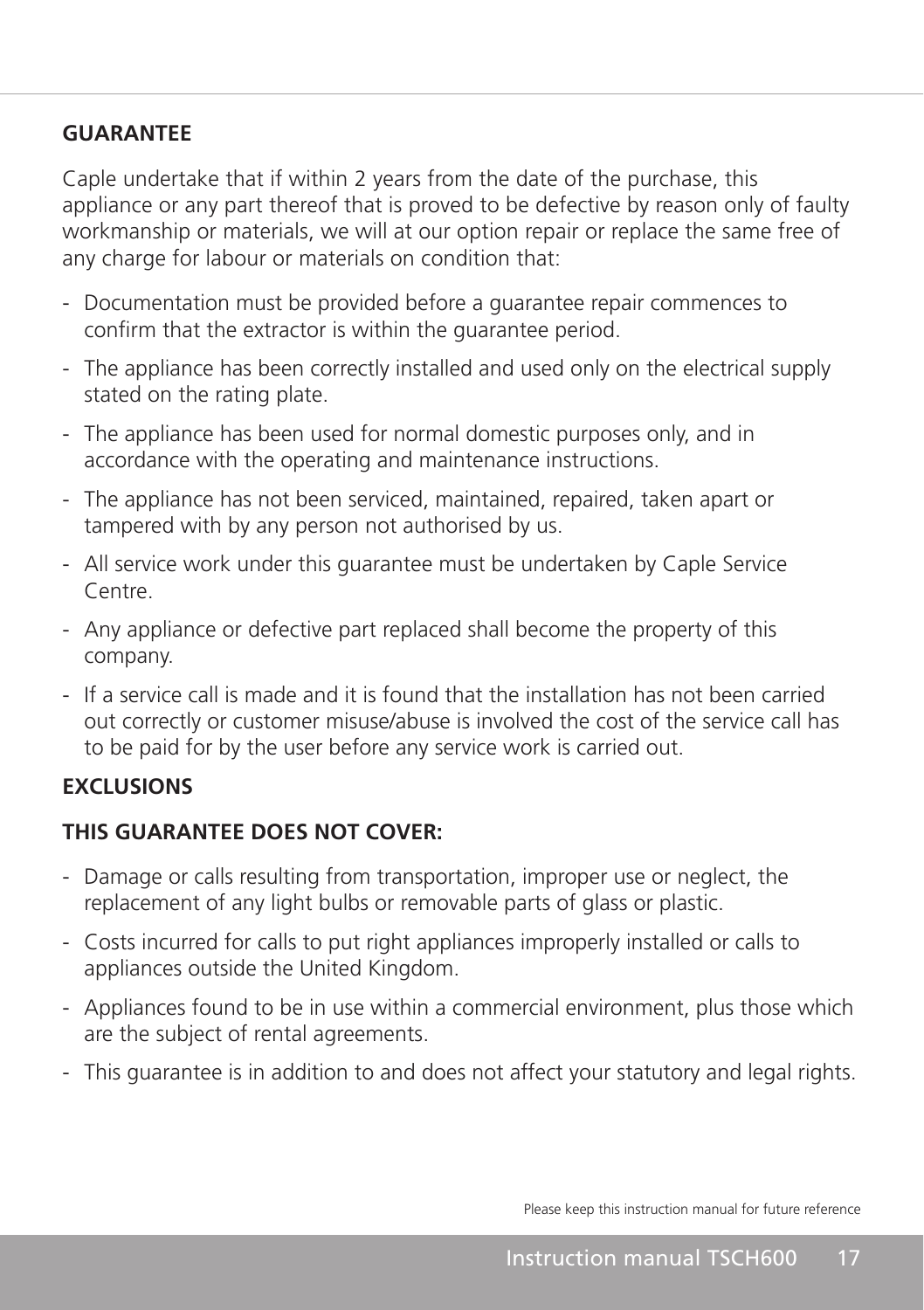# $\mathbf \Theta$  caple

**NOTES**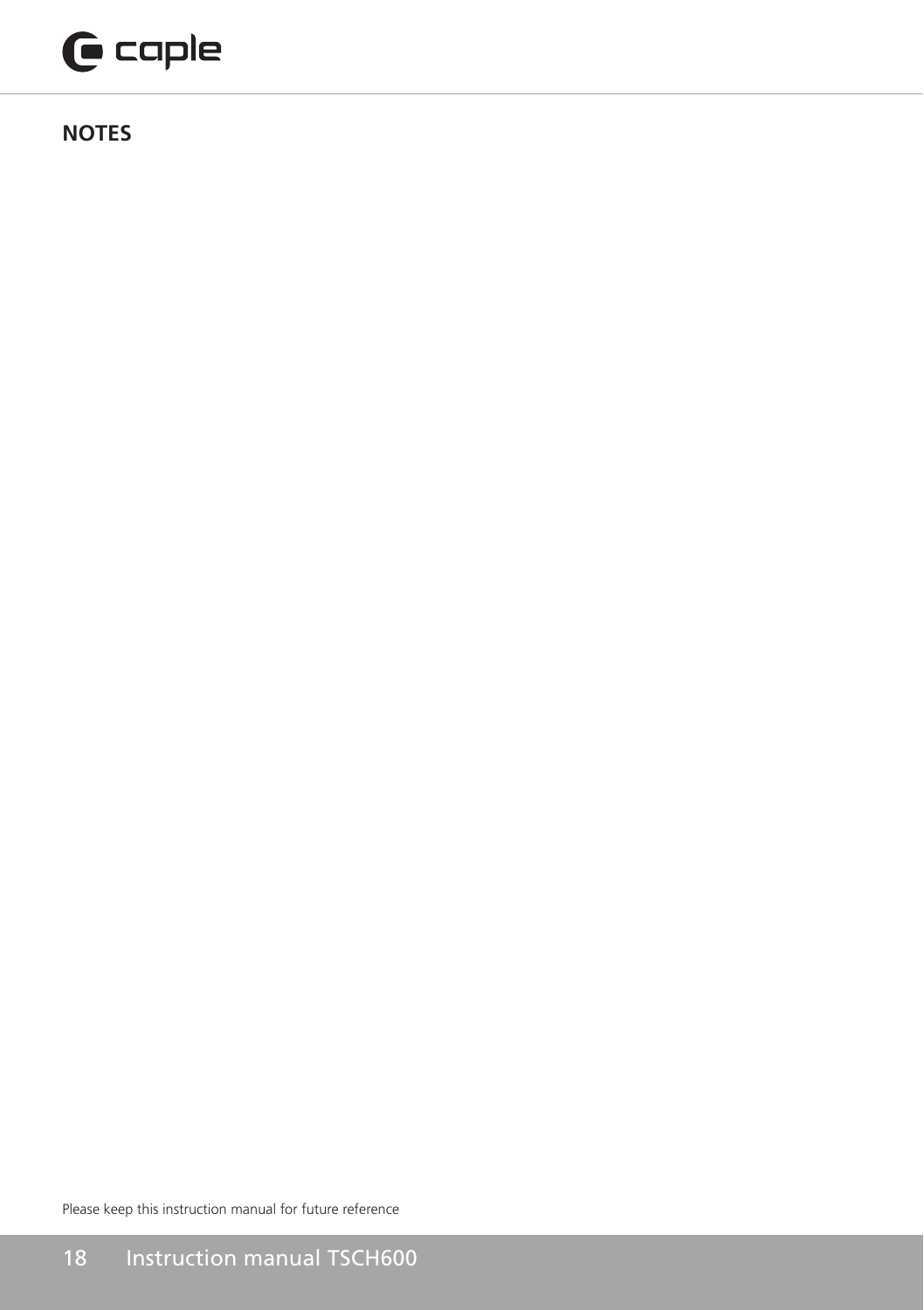### **NOTES**